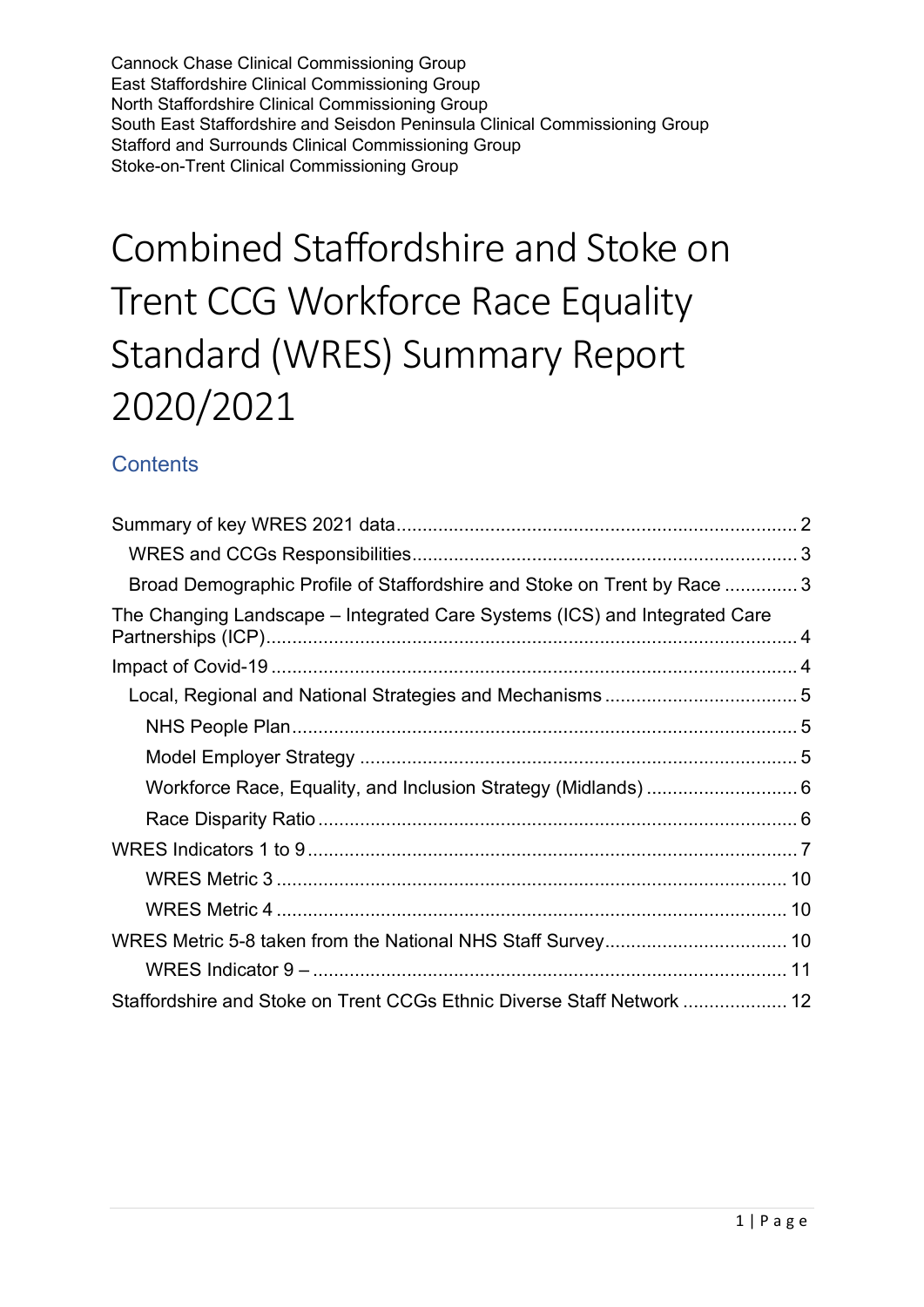# Summary of key WRES 2021 data

## WRES Indicator 1

| Pay<br><b>Bands</b> | Under<br>Band |   | 2   | 3   | 4   | 5    | 6            |      | 8A   | 8B   | 8C  | 8D   | 9   | <b>VSM</b> |
|---------------------|---------------|---|-----|-----|-----|------|--------------|------|------|------|-----|------|-----|------------|
| White %             | 0             | 0 | 100 | 100 | 100 | 96.6 | 100          | 95.2 | 80.8 | 92.6 | 100 | 85.7 | 100 | 73.4       |
| BME %               | $\mathbf 0$   | 0 | 0   | 0   | 0   | 0    | $\mathbf{0}$ | 2.4  | 19.2 | 7.4  | 0   | 14.3 | 0   | 26.6       |
| Unknown<br>%        | 0             | 0 | 0   | 0   | 0   | 3.3  | 0            | 2.4  | 0    | 0    | 0   | 0    | 0   | 0          |

Comparing this year's figures with last years, a significant variance is in the ethnic diverse representation at Band 8D. Ethnic diverse representation has decreased from 25% in 2020 to 14.3% in 2021.

The raw data highlights that this is a change of 1 ethnic diverse staff member at Band 8D. Due to the CCGs low overall workforce, any small change in numbers can have a significant impact upon the percentages.

### WRES Indicator 2

During the reporting period, 8.11% of ethnic diverse shortlisted applicants were appointed compared to 18.90% of white shortlisted applicants. Therefore, white candidates were 2.33 times more likely to be appointed from shortlisting compared to ethnic diverse candidates.

### WRES Indicator 3

Midlands and Lancashire Commissioning Support Unit (MLCSU) HR monitor disciplinary and grievance for CCG staff and confirmed that there has been no formal disciplinary action taken in relation to Staffordshire and Stoke on Trent CCG ethnic diverse staff for years 2020 and 2021.

### WRES Indicator 4

As of August 2021 all non-mandatory training and CPD will now be monitored by protected characteristic including race.

#### WRES Indicators 5,6,7,8

These four National NHS Staff Survey questions were not completed this year as the CCGs didn't take part in the national survey. However, as of next year the CCGs will be registering so thereafter Indicators 5,6,7,8 will feature in any future WRES reports. In 2020, the CCGs did carry out numerous staff check ins, and Summer and Winter staff surveys which looked at staff health and wellbeing as a whole.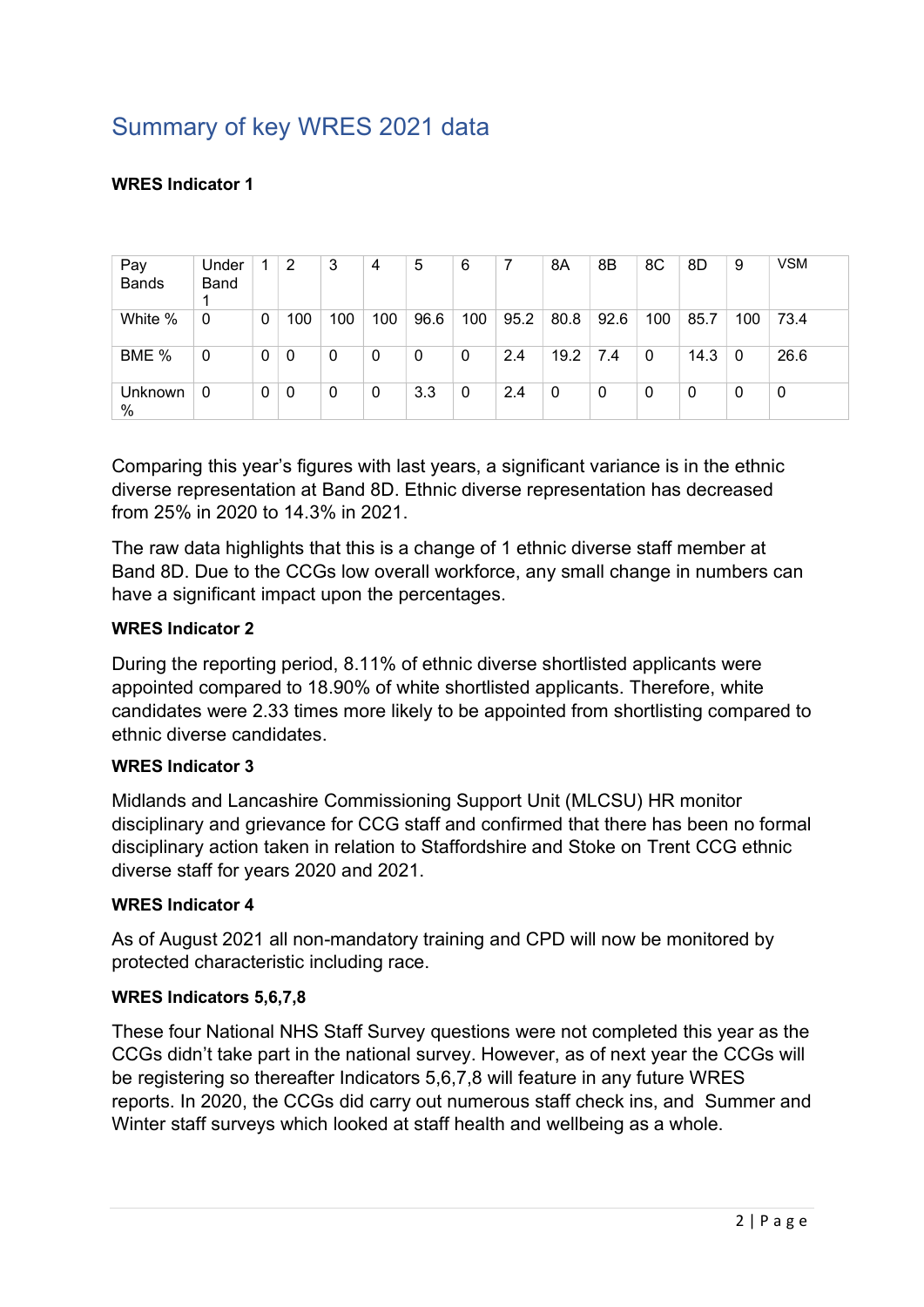## WRES Indicator 9

Ethnic Diverse Executive Board Members and Non-Voting Board Members are not proportionally represented when compared to the CCG's combined workforce or the Staffordshire and Stoke on Trent ethnic diverse population as a whole

CCGs Board Voting membership are positively represented as a proportion of CCGs overall ethnic diverse workforce over the last three years.

# WRES and CCGs Responsibilities

The Staffordshire and Stoke on Trent Clinical Commissioning Groups (CCGs) have two roles in relation to the Workforce Race Equality Standard (WRES) – as commissioners of NHS services and as employers. In both roles their work is shaped by key statutory and mandated requirements and policy drivers including those arising from:

- The Equality Act 2010 and the public sector Equality Duty.
- The NHS standard contract and associated documents.
- The CCG Improvement and Assessment Framework.
- The 2021 Midlands Workforce Race Equality and Inclusion Strategy.

This information will be further detailed, later in the report.

This is CCGs third year of producing a combined WRES report. The main findings from this year's data will be compared against previous year's figures and this report will be shared with the CCG's relevant committees and Governing Body

The WRES reports against 9 workforce indicators which compare differences between White and Ethnic diverse staff in relation to; representation at all levels across the organisations, equality of opportunity in terms of recruitment, likelihood of being recruited from shortlisting, career progression and training, variations in disciplinary procedures and experiences of bullying and harassment.

Note: Because NHS CCGs workforce are small in comparison to, for example NHS Trusts, consideration should be given to how percentages can substantially change when working with relatively small staff numbers. Also, where it is relevant, consideration should be given to the diversity within ethnic groups themselves relative to the diverse communities in which we serve.

## Broad Demographic Profile of Staffordshire and Stoke on Trent by Race

According to the 2011 Census Around 6% of people (54,700) across Staffordshire are from an ethnic diverse background varies from 2.5% in the Staffordshire Moorlands to 13.8% (15,700) in East Staffordshire.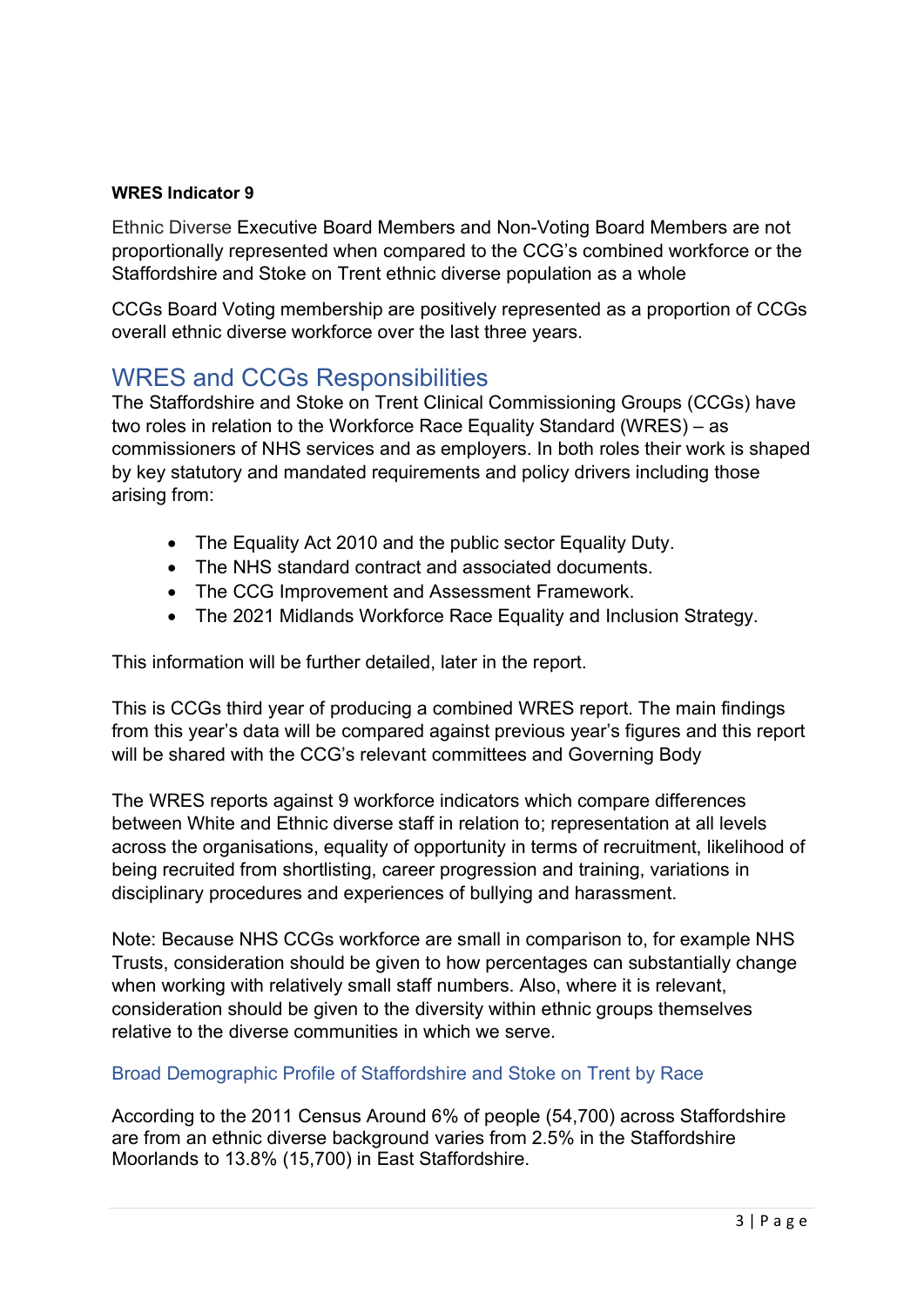Stoke on Trent ethnic diverse population is estimated to be 13.6% of its total population (33,800). Staffordshire and Stoke on Trent combined average Ethnic Diverse population is equal to 9.8%

6% of people across Staffordshire are from an ethnic diverse background. This varies across the locality for example, 2.5% of the population in Staffordshire Moorlands are from an ethnic diverse background, compared to 13.8% in East Staffordshire and 13.6% in Stoke-on-Trent.

When we look at the CCGs at a Regional level, the CCGs can report a healthy and broadly representative workforce. There has been an increase in ethnic diverse staff, it is currently recorded at 10%.

# The Changing Landscape – Integrated Care Systems (ICS) and Integrated Care Partnerships (ICP)

Another significant influence will be the NHS restructure into Integrated Care Systems (ICSs) and Integrated Care Partnerships (ICPs) that will bring together commissioners and providers of NHS services across Staffordshire and Stoke-on-Trent. From a race equality perspective, foundations are already being built and are in place. This information will be further detailed, later in the report.

# Impact of Covid-19

This report is still influenced by health inequalities and inequalities exposed and/or affirmed during this Covid-19 epidemic

Tackling these inequalities has been a key focus across all levels of our health and social care system. Continuing from last year and in relation to Covid-19 the CCGs have adopted and implemented a range of initiatives, activities and collaborations which will be included throughout this report and highlighted below:

- Targeted risk assessment to staff self-identified from Ethnic Diverse community.
- The CCGs have set up an Ethnic Diverse Staff Network with the option of links to wider system support group, to provide a platform for our ethnic diverse staff.
- At system level a BAME staff network has been developed where CCG staff can feed into, giving personal experiences or recommendations.
- The CCGs have made initial enquiries regarding the Ethnicity pay gap. Unfortunately, national matrix and guidance has not yet been published. The CCGs are committed to taking part in monitoring when details are released.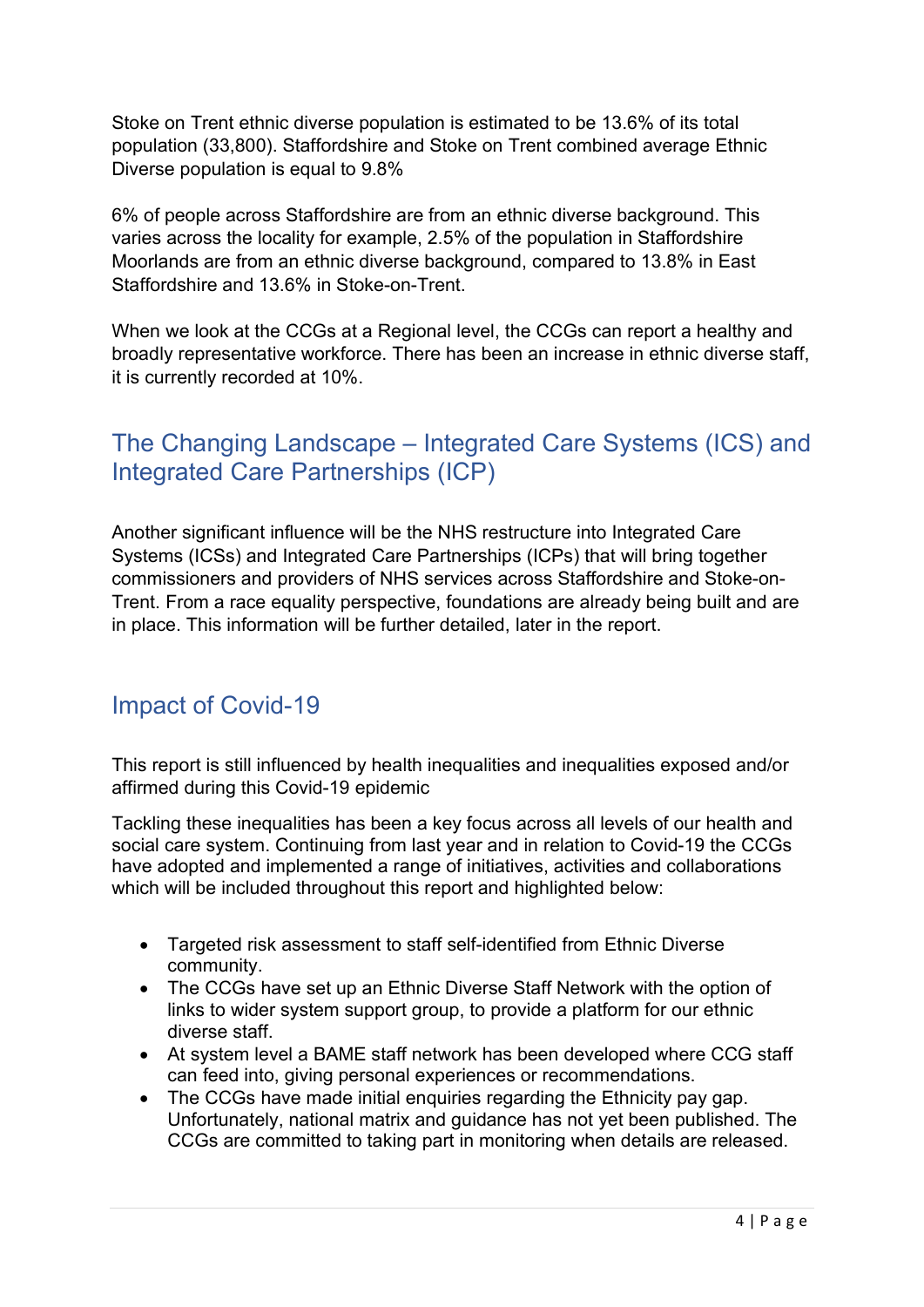## Local, Regional and National Strategies and Mechanisms

#### NHS People Plan

A key document, the NHS People Plan was published in late July 2020 which provided national, regional and local actions for 2020/21 to support the NHS workforce. The theme of equality and tackling inequalities is a 'golden thread' running throughout the plan.

The plan focuses on how we must all continue to look after each other and foster a culture of inclusion and belonging, as well as take action to grow our workforce, train our people, and work together differently to deliver patient care.

### Model Employer Strategy

Table to show targets for BME VSM recruitment in NHS trusts and CCGs.

Increasing black and minority ethnic representation at senior levels across the NHS.

|                      | <b>Proportion</b><br>of BME                 | <b>Proportion</b><br>of BME | <b>Additional VSM recruitment activity per</b><br>year in order to reach equality <sup>3</sup> by: |                                         |                                         |  |  |  |
|----------------------|---------------------------------------------|-----------------------------|----------------------------------------------------------------------------------------------------|-----------------------------------------|-----------------------------------------|--|--|--|
|                      | workforce <sup>1</sup><br>VSMs <sup>1</sup> |                             | 2023                                                                                               | 2028                                    | 2033                                    |  |  |  |
| <b>NHS</b><br>trusts | $1$ in 6                                    | 1 in 18                     | 1 in 3 recruits<br>from BME<br>$(56)^2$                                                            | 1 in 4 recruits<br>from BME<br>$(41)^2$ | 1 in 5 recruits<br>from BME<br>$(36)^2$ |  |  |  |
| <b>CCGs</b>          | $1$ in $7$                                  | $1$ in $10$                 | 1 in 6 recruits<br>from BME<br>(18) <sup>2</sup>                                                   | 1 in 7 recruits<br>from BME<br>$(16)^2$ |                                         |  |  |  |

In addition to the CCGs responsibilities also a system wide approach is being taken to complete the actions that are arising from Model employer strategy which involves an overhaul of the recruitment process from a race equality perspective.

For further information has been provided on this model, please click here: Model Employer Strategy

Organisations are expected to discuss WRES implementation at board meetings, and to develop and agree the following with the national WRES team:

- Their target for ethnic diverse representation across leadership and the broader workforce, as outlined in the NHS Long Term Plan.
- A robust WRES action plan to deliver on the aspirations set out in this NHS WRES leadership Model Employer Strategy.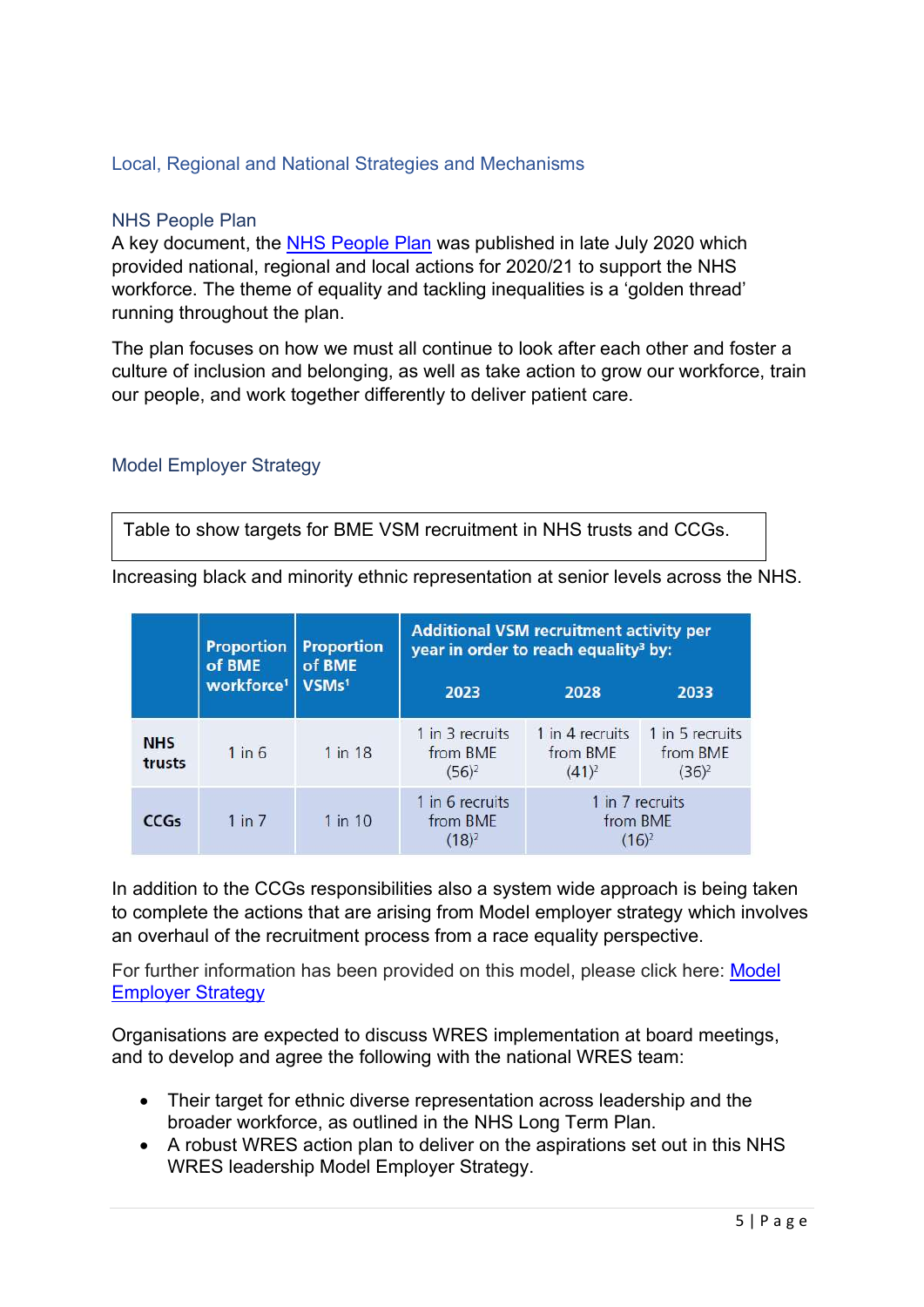• How the organisation will work with the national WRES team to track progress.

## Workforce Race, Equality, and Inclusion Strategy (Midlands)

This regional strategy was developed nationally and will be supported by local/system actions, deliverables and specific steps to be taken at a local level.

Staffordshire and Stoke on Trent CCGs have adopted the Six High level Impact actions on recruitment and promotion for closing the gap in recruitment and promotion outcomes making them relevant to the local demographics.

The Six High level actions are:

- 1. Ensure Executive Senior Managers own the agenda.
- 2. Introduce a system of 'comply or explain' (to ensure fairness during interviews).
- 3. Organise talent panels.
- 4. Enhance equality, diversity, and inclusion support.
- 5. Overhaul interview processes.
- 6. Adopt resources, guides and tools for productive conversations about race.

### Race Disparity Ratio

The aim of the Race Disparity Ratio is to enable organisations to map the progression for white and ethnic diverse staff from lower to middle to upper Agenda for Change (AfC) Bands and Senior Roles.

It is presented at three tiers –

- bands 5 and below ('lower')
- bands 6 and 7 ('middle')
- bands 8a and above ('upper')

Where the disparity ratio is above 1.5 organisations are required to provide an action plan detailing mitigating actions towards achieving parity.

| Race Disparity Ratio                   | 2019                                                   | 2020                                                   | 2021                                   |
|----------------------------------------|--------------------------------------------------------|--------------------------------------------------------|----------------------------------------|
|                                        | Comparison<br>between<br>White and<br><b>BME</b> staff | Comparison<br>between<br>White and<br><b>BME</b> staff | Comparison between White and BME staff |
| Race Disparity Ratio<br>Lower - Middle | 0.50                                                   | 1.07                                                   | 0.00                                   |
| Race Disparity Ratio<br>Middle - Upper | 0.15                                                   | 0.07                                                   | 0.03                                   |
| Race Disparity Ratio<br>Lower - Upper  | 0.08                                                   | 0.08                                                   | 0.00                                   |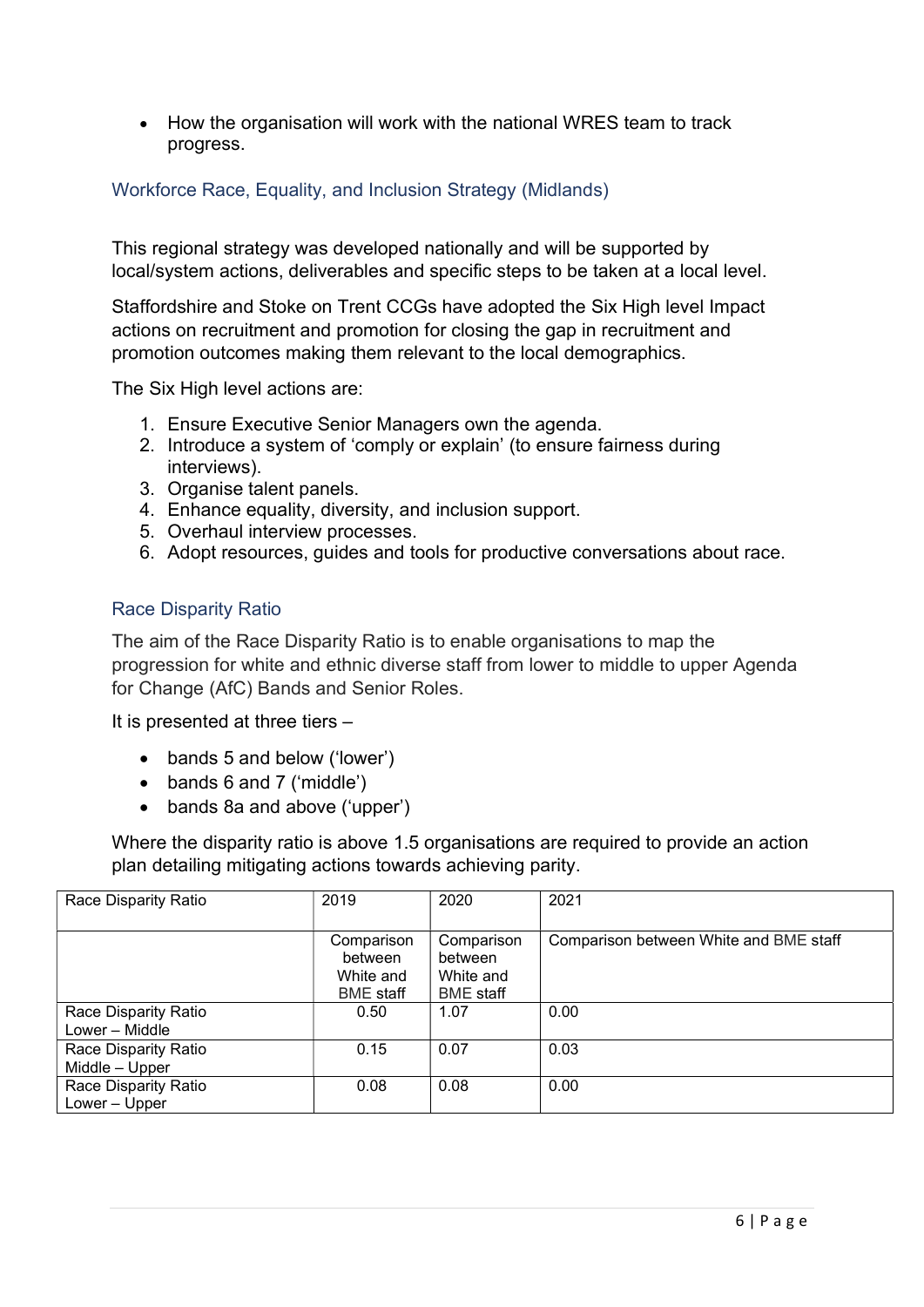# WRES Indicators 1 to 9

WRES Indicator 1 - percentage of staff in each of the AfC Bands 1-9 and VSM (including executive Board members) compared with the percentage of staff in the overall workforce

Note: Figures presented in the tables are expressed as percentage to help safeguard staff anonymity.

As of 31.03.21 there were 310 staff in post across all 6 Staffordshire and Stoke on Trent CCGs, this is a very small increase compared to the previous year's figures. Though there has been an increase in staff, ethnic diverse recorded is currently at 10%, which is a decrease of 1.0% compared to the figure of 11% in 2020.

WRES Indicator 1 Staff representation expressed as percentage by race category across all staff bands for 2021

| Pay<br><b>Bands</b> | Under<br>Band |              | 2   | 3   | 4   | 5    | 6            |      | 8Α           | 8B          | 8C  | 8D       | 9   | <b>VSM</b> |
|---------------------|---------------|--------------|-----|-----|-----|------|--------------|------|--------------|-------------|-----|----------|-----|------------|
| White %             | $\mathbf{0}$  | $\mathbf{0}$ | 100 | 100 | 100 | 96.6 | 100          | 95.2 | 80.8         | 92.6        | 100 | 85.7     | 100 | 73.4       |
| BME %               | 0             | 0            | 0   | 0   | 0   | 0    | $\mathbf{0}$ | 2.4  | 19.2         | 7.4         | 0   | 14.3     | 0   | 26.6       |
| Unknown<br>$\%$     | 0             | 0            | 0   | 0   | 0   | 3.3  | 0            | 2.4  | $\mathbf{0}$ | $\mathbf 0$ | 0   | $\Omega$ | 0   | 0          |

WRES Indicator 1 Staff representation expressed as percentages by broad race category across all staff bands for 2020

| Pay<br><b>Bands</b> | Under<br>Band |              | 2   | 3   | 4            | 5  | 6   |      | 8A   | 8B   | 8C   | 8D | 9        | <b>VSM</b> |
|---------------------|---------------|--------------|-----|-----|--------------|----|-----|------|------|------|------|----|----------|------------|
| White %             | 0             | 0            | 100 | 100 | 95.8         | 97 | 100 | 95.2 | 78.6 | 96.3 | 94.7 | 75 | 100      | 74.6       |
| BME %               | 0             | 0            | 0   | 0   | $\mathbf{0}$ | 3  | 0   | 2.4  | 21.4 | 3.7  | 5.3  | 25 | $\Omega$ | 25.4       |
| Unknown<br>%        | 0             | $\mathbf{0}$ | 0   | 0   | 4.2          | 0  | 0   | 2.4  | 0    | 0    | 0    | 0  | 0        | 0          |

Comparing both sets of data, a significant variance is in the ethnic diverse representation at Band 8D. Ethnic diverse representation has decreased from 25% in 2020 to 14.3% in 2021. The raw data highlights that this is a change of 1 ethnic diverse staff member at Band 8D. Due to the CCGs low overall workforce, any small change in numbers can have a significant impact upon the percentages.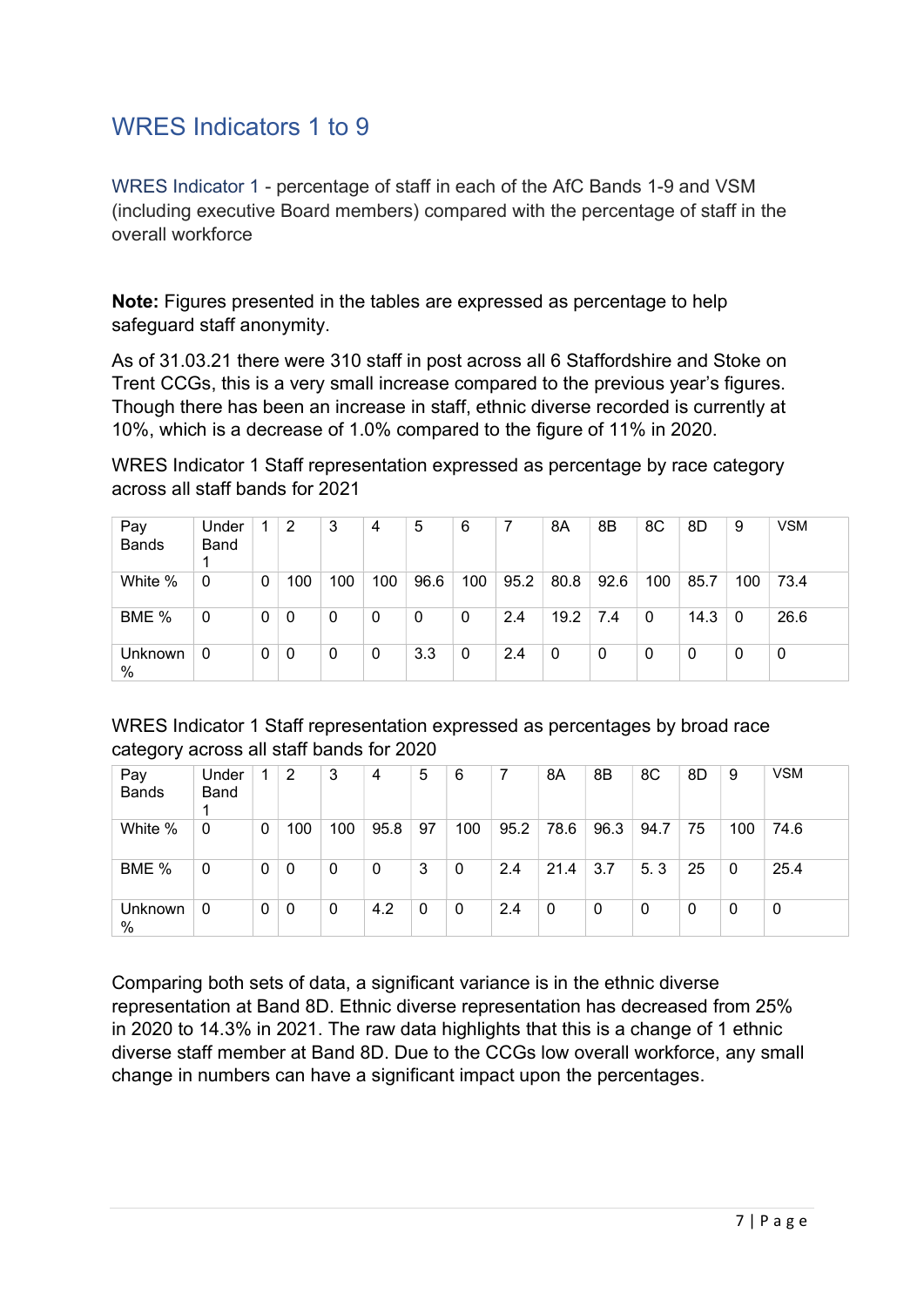WRES Indicator 2 – Relative likelihood of staff being appointed from shortlisting across all posts

| 2020                               |                   |                  |            |
|------------------------------------|-------------------|------------------|------------|
| Number of shortlisted applicants   | White 196         | <b>BME 29</b>    | Unknown 14 |
| Number appointed from shortlisting | White 44          | BME <sub>1</sub> | Unknown 12 |
| Relative likelihood of appointment | White             | <b>BME 3.45%</b> | Unknown    |
| from shortlisting                  | 22.45%            |                  | 85.71%     |
| Relative likelihood of White staff | <b>Ratio 6.51</b> |                  |            |
| being appointed from shortlisting  |                   |                  |            |
| compared to BME staff              |                   |                  |            |

| 2021 (01 April 2020 - 31 March 2021) |                   |                  |           |
|--------------------------------------|-------------------|------------------|-----------|
| Number of shortlisted applicants     | White 127         | <b>BME 37</b>    | Unknown   |
|                                      |                   |                  | 12        |
| Number appointed from shortlisting   | White 24          | BME <sub>3</sub> | Unknown 2 |
|                                      |                   |                  |           |
| Relative likelihood of appointment   | White             | <b>BME 8.11%</b> | Unknown   |
| from shortlisting                    | 18.90%            |                  | 16.67%    |
| Relative likelihood of White staff   | <b>Ratio 2.33</b> |                  |           |
| being appointed from shortlisting    |                   |                  |           |
| compared to BME staff                |                   |                  |           |

During the reporting period, 8.11% of ethnic diverse shortlisted applicants were appointed compared to 18.90% of white shortlisted applicants. Therefore, white candidates were 2.33 times more likely to be appointed from shortlisting compared to ethnic diverse candidates.

In 2020 the ratio was 6.51 and in 2021 the ratio was 2.33. To start looking at reducing the disparity between white and ethnic diverse a range of strategic actions has been developed to be delivered at an organisational, local and regional levels. See action point number 7 below.

Whilst we do recognise the disparity ratio, as the CCGs have relatively low levels of employees, any small change in employee numbers can skew the percentages.

Action Taken – To mitigate the disparity between the relative likelihood of ethnic diverse and white staff being appointed from shortlisting across all posts the 2021 Equality Action Plan includes an action point to: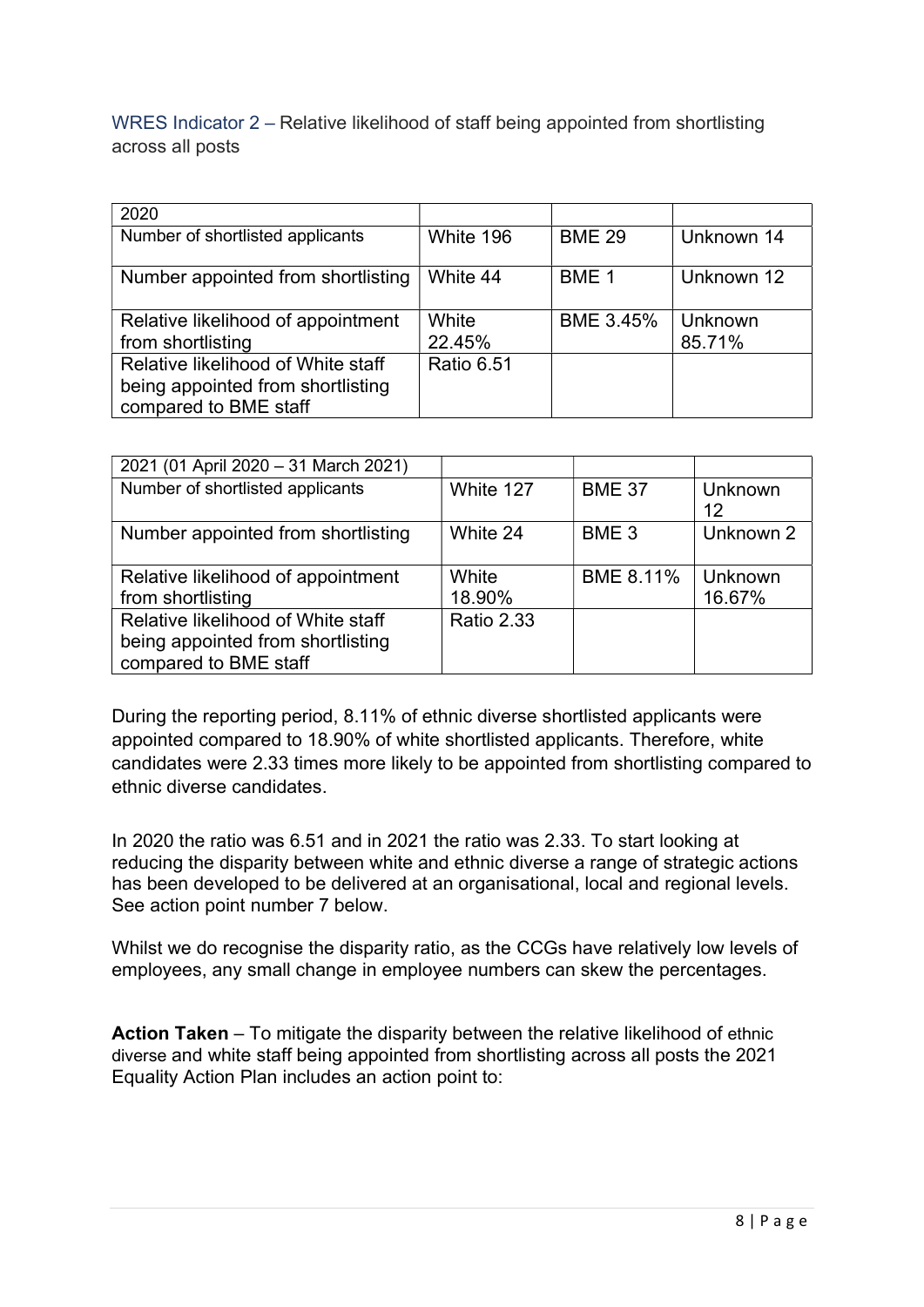|      | 2021 Equality Action Plan                                                                                                                                                                                                                                                                                                                                                                                                                                                                                                                                                                                                                                                                                                                                                                                                                                                                                                     | Responsible<br>Person/Directorate | <b>Timeline</b> | <b>Status</b>  |
|------|-------------------------------------------------------------------------------------------------------------------------------------------------------------------------------------------------------------------------------------------------------------------------------------------------------------------------------------------------------------------------------------------------------------------------------------------------------------------------------------------------------------------------------------------------------------------------------------------------------------------------------------------------------------------------------------------------------------------------------------------------------------------------------------------------------------------------------------------------------------------------------------------------------------------------------|-----------------------------------|-----------------|----------------|
| No.7 | Midlands EDI Strategy & Six High<br>Impact Actions on race inclusion (and<br>other underrepresented groups) - ICS<br>Equality, Diversity and Inclusion (EDI)<br>HRD/EDI Leads Group - group needs to<br>decide if there is to be one action plan,<br>or individual organisational plans and an<br>overarching system plan, all of which<br>need to be finalised by 30th June 2021.<br>The sub-group will monitor the system's<br>assurance that organisations are<br>delivering against the strategy.<br><b>Action 1 Ensure Executive Senior</b><br>Managers own the agenda.<br>Action 2 Introduce a system of 'comply<br>or explain' to ensure fairness during<br>interviews.<br>Action 3 Organise talent panels.<br>Action 4 Enhance equality, diversity,<br>and inclusion support.<br>Action 5 Overhaul interview processes.<br>Action 6 Adopt resources, guides, and<br>tools for productive conversations about<br>race. | Head of HR/OD<br>and Inclusion    | Ongoing         | In<br>progress |
| No.8 | Model Employer Model - NHS<br><b>Workforce Race Equality Standard</b><br>(WRES) leadership strategy.                                                                                                                                                                                                                                                                                                                                                                                                                                                                                                                                                                                                                                                                                                                                                                                                                          | Head of HR/OD<br>and Inclusion    | Ongoing         | In<br>progress |

There has also been a verbal and visible response from the CCG's executive leadership through the weekly Team briefs. Unconscious Bias is now a mandatory training session for employees and new starters to the Staffordshire and Stoke on Trent CCGs.

Development Day on 29<sup>th</sup> June dedicated to Equality and Inclusion focussing and ethnic diversity with guest speaker from a Trust.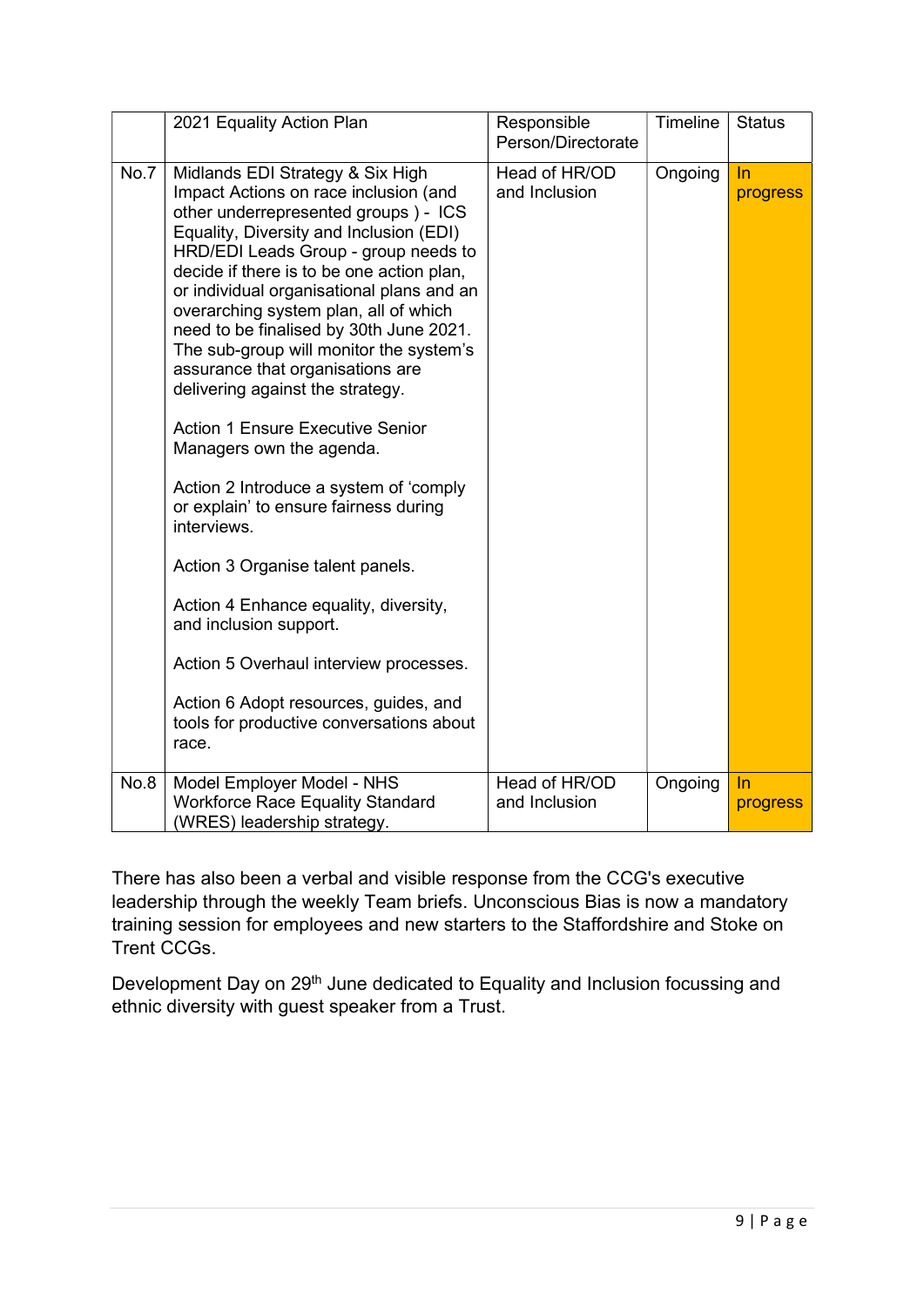WRES Metric 3 – Relative likelihood of staff entering the formal disciplinary process, as measured by entry into formal disciplinary investigation.

MLCSU HR monitor disciplinary and grievance for CCG staff and confirmed that there has been no formal disciplinary action taken in relation to Staffordshire and Stoke on Trent CCG ethnic diverse staff for years 2020 and 2021.

WRES Metric 4 - Relative likelihood of staff accessing non-mandatory training and CPD National.

As of August 2021 all non-mandatory training and CPD will now be monitored by protected characteristic including race.

Action taken:

| No.9 | 2021 Equality Action Plan                                                                                                                                                                                  | Responsible<br>Person/Directorate | Timeline | <b>Status</b> |
|------|------------------------------------------------------------------------------------------------------------------------------------------------------------------------------------------------------------|-----------------------------------|----------|---------------|
|      | Staff attending training to be monitored<br>by protected characteristics, as a<br>minimum: age, disability, race and<br>sexual orientation. Monitoring should<br>also include any caring responsibilities. | Head of HR/OD<br>and Inclusion    | Ongoing  | Complete      |

## WRES Metric 5-8 taken from the National NHS Staff Survey

### WRES Indicators 5,6,7,8

These four National NHS Staff Survey questions were not completed this year as the CCGs do take part in the national survey. However, as of next year the CCGs will be registering so thereafter Indicators 5,6,7,8 will feature in any future WRES reports. In 2020, the CCGs did carry out regular staff engagement check ins, and Summer and Winter staff surveys which looked at staff health and wellbeing as a whole.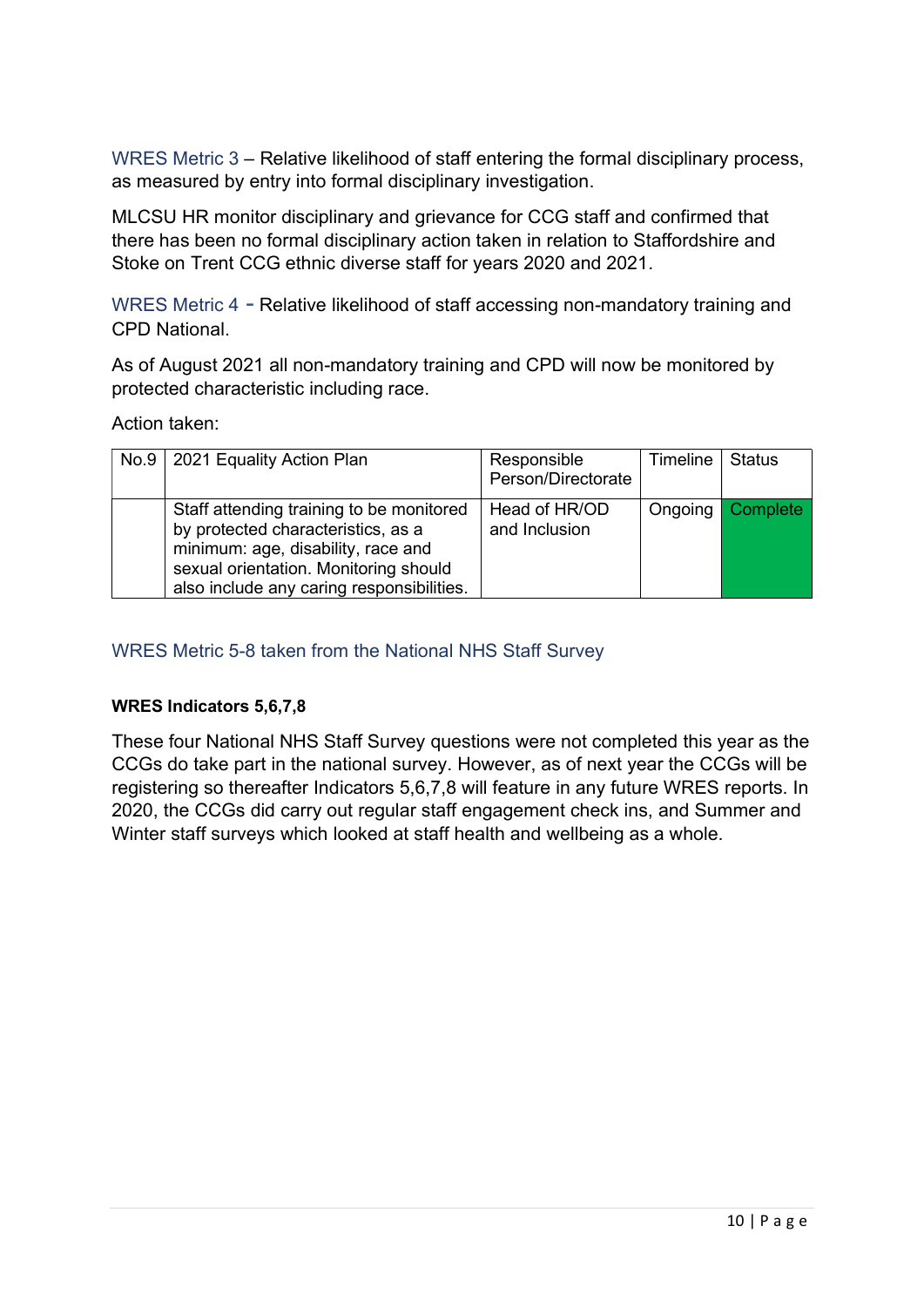WRES Indicator 9 –Percentage difference between (i) the organisations' Board voting membership and its overall workforce and (ii) the organisations' Board executive membership and its overall workforce

| WRES Indicator 9 - %<br>difference between the<br>organisations' Board<br>voting membership | 2019-2020 |        |                      | 2020-2021 |            |                      |
|---------------------------------------------------------------------------------------------|-----------|--------|----------------------|-----------|------------|----------------------|
|                                                                                             | White     | BME    | Ethnicity<br>Unknown | White     | <b>BME</b> | Ethnicity<br>Unknown |
| Total Board "Voting"<br>Members - % by<br>Ethnicity                                         | 75.00%    | 25.00% | $0.00\%$             | 78.8%     | 21.2%      | $0.00\%$             |
| Overall Workforce - %<br>by Ethnicity                                                       | 88.30%    | 11.00% | 0.6%                 | 89.4%     | 10.0%      | 0.6%                 |
| % difference between<br>the CCGs Board voting<br>membership and its<br>overall workforce.   | $-12.7%$  | 13.3%  | $-0.6%$              | $-8.8%$   | $9.4\%$    | $-0.6%$              |

## Additional Ethnicity Data relating to Board Membership

| <b>Additional Board</b><br>Membership data            |        | 2019-2020  |                           | 2020-2021 |            |                           |  |
|-------------------------------------------------------|--------|------------|---------------------------|-----------|------------|---------------------------|--|
|                                                       | White  | <b>BME</b> | Ethnicity<br>Unknown/Null | White     | <b>BME</b> | Ethnicity<br>Unknown/Null |  |
| <b>Executive Board</b><br>Members - % by<br>Ethnicity | 100%   | $0\%$      | $0\%$                     | 100%      | $0\%$      | $0\%$                     |  |
| Non-Executive<br>Board Members - %<br>by Ethnicity    | 70.0%  | 30.0%      | $0\%$                     | 72.0%     | 28.0%      | $0\%$                     |  |
| Overall Workforce -<br>% by Ethnicity                 | 88.30% | 11.00%     | 0.6%                      | 89.4%     | 10.0%      | 0.6%                      |  |

This table above identifies the percentage differences between the organisations board voting compared to the workforce by ethnic diverse and white. The figures show a healthy representation of clinical ethnic diverse staff at board voter level for both the previous and current reporting periods.

As mentioned in the report earlier, the CCGs acknowledge the lack of non-clinical ethnic diverse execs and lay members is a real and ongoing concern and that positive action measures will be needed. This is reflected in the CCGs 2021-2022 Equality Action Plan.

Within the High Level Regional action plans there are activity points to address some of these issues at both organisational and system level.

### Action Taken -